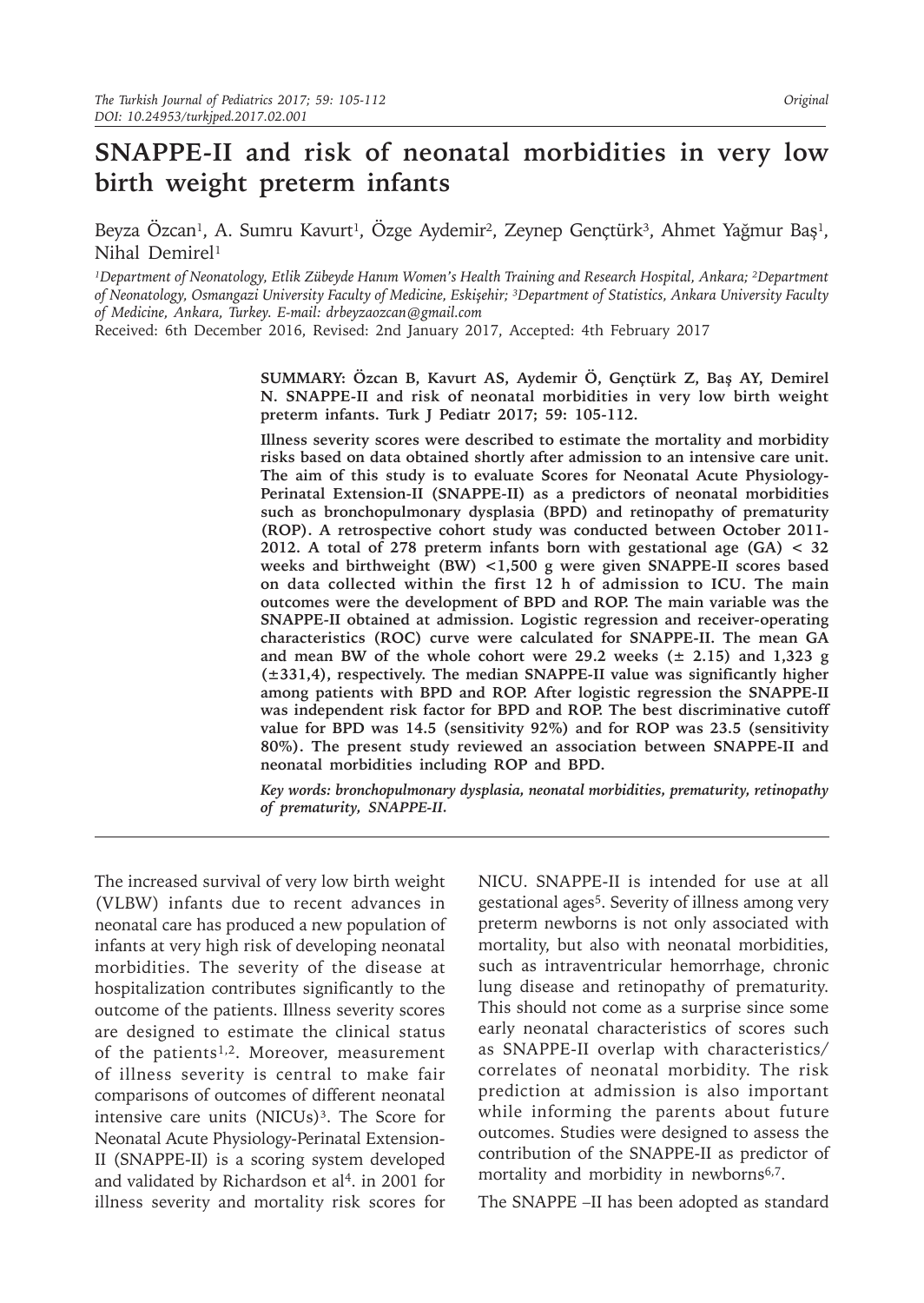| Variables                 | Category            | Scores       |
|---------------------------|---------------------|--------------|
| Mean blood pressure       | $>29$ mm Hg         | $\mathbf{0}$ |
|                           | 20-29 mm Hg         | 9            |
|                           | $<$ 20 mm Hg        | 19           |
| Corporal temperature      | $>35.6^{\circ}$ C   | $\mathbf{0}$ |
|                           | 35-35.6° C          | 8            |
|                           | $<$ 35 $^{\circ}$ C | 15           |
| Birth weight              | > 999 g             | $\mathbf{0}$ |
|                           | 750-999 g           | 10           |
|                           | $< 750$ g           | 17           |
| Small for gestational age | N <sub>o</sub>      | $\Omega$     |
|                           | Yes                 | 12           |
| $PO_2/FiO_2$ ratio        | >2.49               | $\mathbf{0}$ |
|                           | $1 - 2.49$          | 5            |
|                           | $0.3 - 0.99$        | 16           |
|                           | < 0.3               | 28           |
| Lowest serum pH           | >7.19               | $\mathbf{0}$ |
|                           | 7.10-7.19           | 7            |
|                           | < 7.10              | 16           |
| Urine output              | $>0.9$ ml/kg/h      | $\mathbf{0}$ |
|                           | $0.1 - 0.9$ ml/kg/h | 5            |
|                           | $< 0.1$ ml/kg/h     | 18           |
| Multiple seizures         | None                | $\mathbf{0}$ |
|                           | Yes                 | 19           |
| Apgar score at 5 min      | >7                  | $\mathbf{0}$ |
|                           | ${<}7$              | 18           |

**Table I.** Postnatal Variables Included in the SNAPPE-II Illness Severity Score.

score in our NICU since September 2011. We have conducted a retrospective study to determine whether the SNAPPE-II parameters during the first 12 hours of life can predict neonatal morbidities such as bronchopulmonary displasia (BPD) and retinopathy of prematurity (ROP).

### **Material and Methods**

#### *Study design and patients*

A retrospective cohort study was conducted in Etlik Zubeyde Hanim Women's Health Training and Research Hospital, Ankara, Turkey between October 2011 and October 2012. A total of 278 preterm infants born with gestational age (GA)  $<$  32 weeks and birthweight (BW)  $<$ 1,500 g were enrolled. The patients with major congenital anomalies and neonates of GA < 24 weeks or BW < 400 g were not included in the study. SNAPPE-II were calculated based on data collected within the first 12 h of admission to NICU. We excluded 32 infants

who died before the time to diagnose ROP and BPD. Complete clinical and eye examination data were available for 246 patients.

 The main outcomes were the development of severe ROP and BPD. The main variable was the SNAPPE-II obtained at admission. SNAPPE-II were calculated using 9 physiological and laboratory parameters (Table I). Clinical characteristics of the study population such as BW, GA, gender, mode of delivery, maternal chorioamnionitis, antenatal steroid, respiratory support (duration of mechanical ventilation, nasal continuous positive airway pressure and supplemental oxygen), respiratory distress syndrome (RDS), intraventricular hemorrhage (grade >3), sepsis, hemodynamically significant patent ductus arteriosus (PDA), BPD and severe ROP were recorded.

Gestational age was determined with prenatal ultrasound examination, or date of last menstrual period or The New Ballard. Small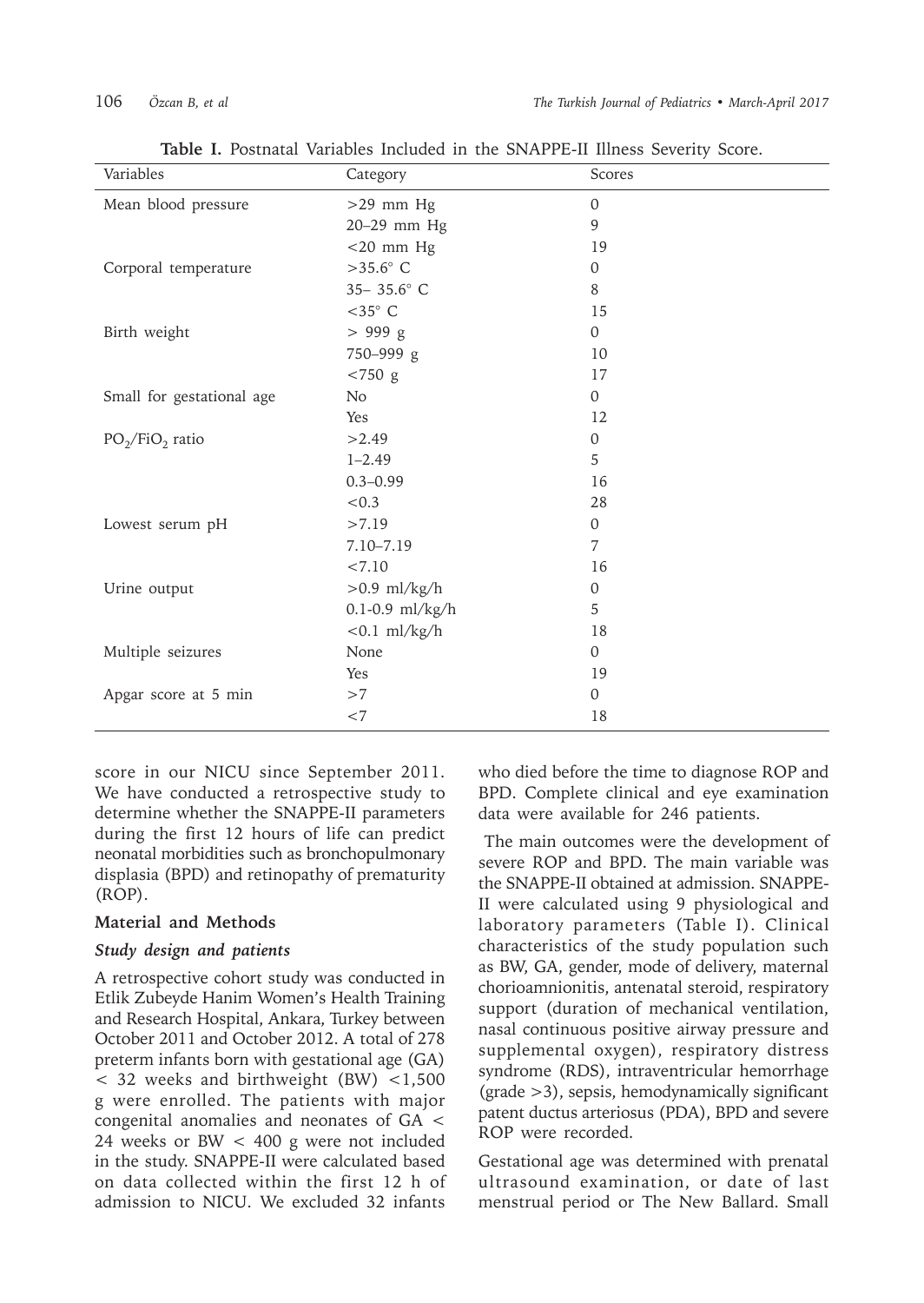for gestational age (SGA) is defined as infants with a birth weight below the 10<sup>th</sup> percentile for gestational age8. Chorioamnionitis was diagnosed by the presence of a fever of 38.3℃ or higher, and the presence of at least two of the following: leukocytosis (>18,000/mm3), vaginal discharge with foul odor, uterine sensitivity, and tachycardia (maternal >100/ min, fetal  $>180/min$ <sup>9</sup>. Sepsis was defined as proven when a blood culture or bacterial culture from a normally sterile site was positive for a likely pathogen and if bacterial cultures were negative, as highly probable in the presence of a clinical and biological systemic inflammatory

response syndrome associated with infection. Hemodynamically significant PDA was defined according to echocardiography parameters. Left atrium–to–aortic root diameter ratio of  $\geq 1.4$  in the parasternal long-axis view, ductal diameter of ≥1.4 mm/kg body weight, left ventricular enlargement, and reversed diastolic flow in the descending aorta indicated a significant ductal shunt<sup>10</sup>. Antenatal steroid was considered to have been administered if betamethasone therapy was completed 24 hours before delivery.

The first eye examination was performed at 4 weeks of chronologic age for infants born at

| <b>Table II.</b> Demographic reatures of the Patients. |                          |  |  |  |
|--------------------------------------------------------|--------------------------|--|--|--|
| Features                                               | Results                  |  |  |  |
| Birth weight* (g)                                      | $1,323 \pm 331,4$        |  |  |  |
| Gestational age* (weeks)                               | $29.2 \pm 2.15$          |  |  |  |
| Gender, n (%)<br>Female                                | 121 (49.2)               |  |  |  |
| Male                                                   | 125 (50.8)               |  |  |  |
| Delivery type, $n$ (%)                                 |                          |  |  |  |
| <b>VD</b><br>C/S                                       | 52 (21.1)                |  |  |  |
| Chorioamnionitis (%)                                   | 194 (78.9)               |  |  |  |
| Yes                                                    | 17 (6.9)                 |  |  |  |
| N <sub>o</sub><br>Antenatal steroids, n (%)            | 229 (93.1)               |  |  |  |
| Yes                                                    | 152 (61.8)               |  |  |  |
| $\overline{\text{No}}$<br>RDS, n (%)                   | 54 (22.0)                |  |  |  |
| Yes                                                    | 115 (46.7)               |  |  |  |
| N <sub>o</sub><br>Respiratory support* (days)          | 131 (53.3)               |  |  |  |
| Mechanical ventilation                                 | $5.5 \pm 1.35$           |  |  |  |
| CPAP                                                   | $4.1 \pm 3.3$            |  |  |  |
| Oxygen therapy                                         | $18.3 \pm 1.6$           |  |  |  |
| IVH $(\%)$                                             |                          |  |  |  |
| Yes                                                    | 13(5.3)                  |  |  |  |
| N <sub>o</sub><br>Sepsis, $n$ $(\%)$                   | 233 (94.7)               |  |  |  |
| Yes                                                    | 27 (11.0)                |  |  |  |
| No<br>$PD\widetilde{A}$ , n $(\%)$                     | 219 (89.0)               |  |  |  |
| Yes                                                    | 42 (17.1)                |  |  |  |
| No<br>Severe ROP, $n$ $(\%)$                           | 204 (82.9)               |  |  |  |
| Yes                                                    | 10(4.1)                  |  |  |  |
| $N0$ (%)<br>BPD, n (%)                                 | 236 (95.9)               |  |  |  |
| Yes                                                    | 28 (11.4)                |  |  |  |
| N <sub>o</sub><br>SNAPPE-II                            | 218 (88.6)<br>$12(0-71)$ |  |  |  |
|                                                        |                          |  |  |  |

**Table II**. Demographic Features of the Patients.

\*: data is presented as mean ± standard deviation). BPD: bronchopulmonary dysplasia; C/S: Caesarean section; IVH: intraventricular hemorrhage (grade>3), PDA: hemodynamically significant patent ductus arteriosus; RDS: respiratory distress syndrome; ROP: retinopathy of prematurity, severe ROP defined as ROP requiring treatment; VD: vaginal delivery.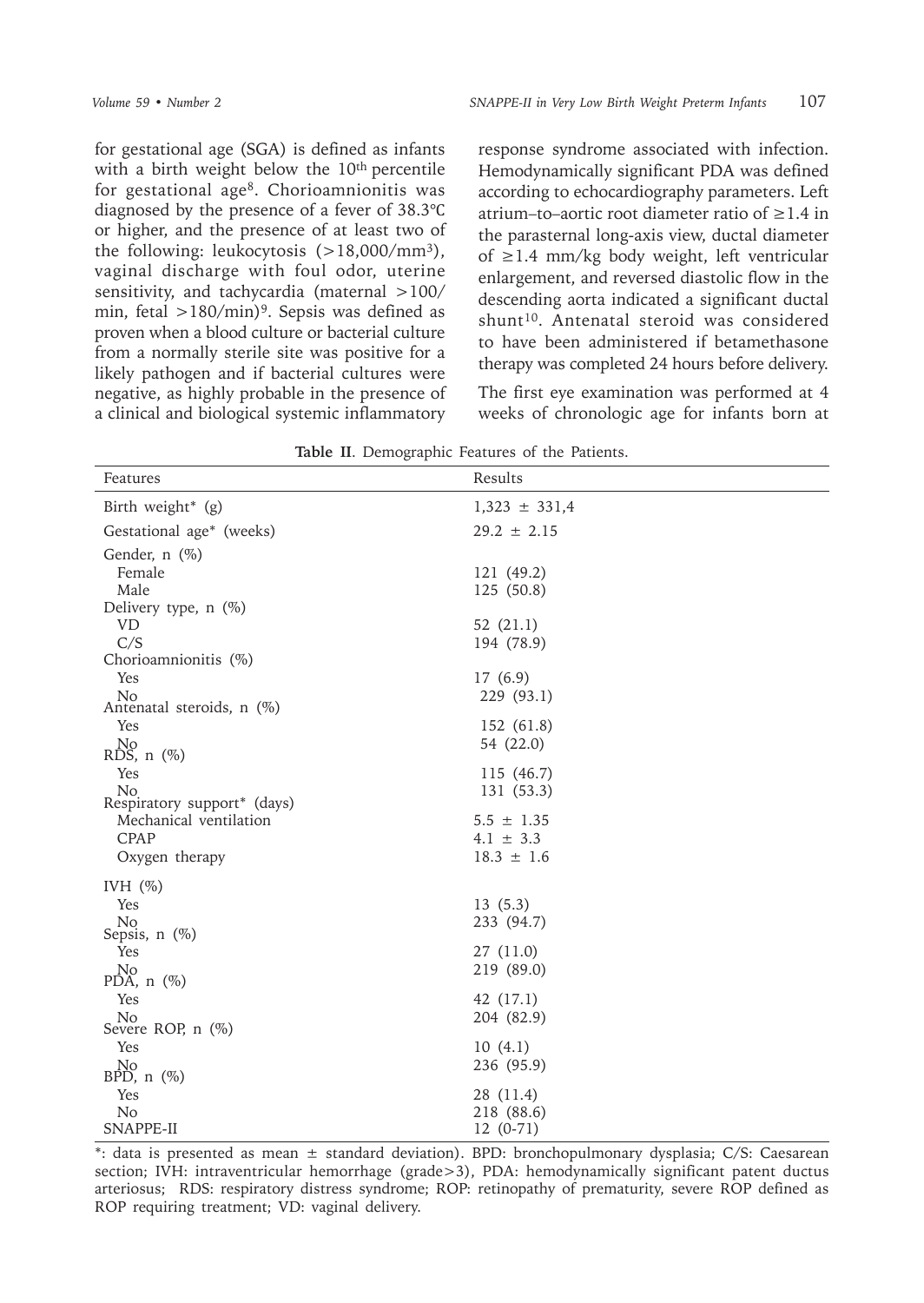≥27 weeks or at 31 weeks of postmenstrual age for infants born at 24 to 26 weeks. All assessments for ROP were made by the same pediatric ophthalmologist throughout the study period. Staging of ROP was recorded according to the international classification of ROP<sup>11</sup>. The criteria for treatment were: zone I any stage of ROP with plus disease or zone I stage 3 without plus and zone 2 stage 2 or 3 with plus disease as defined by Early Treatment for Retinopathy of Prematurity Cooperative Group<sup>12</sup>; Severe ROP was defined as ROP requiring treatment. BPD was defined as oxygen requirement at 36-weeks postmenstrual age (PMA) for an infant who was born at ≤32 weeks' gestation<sup>13</sup>. Intraventricular hemorrhage (IVH) was based



**Fig. 1A and B.** Receiver operating characteristic curves for the ability of the Score for Neonatal Acute Physiology Perinatal Extension-II (SNAPPE-II) to predict the development of ROP and BPD. The area under the ROC curve for SNAPPE-II for ROP **(A)** and BPD **(B)** were 0.81(CI 95% 0.67–0.95) and 0.85 (CI 95% 0.78–0.91), respectively.

| Risk Factors                    | No/mild ROP (n:236) | Severe ROP $(n:10)$ | $\mathbf{P}$ |
|---------------------------------|---------------------|---------------------|--------------|
| Birth weight <sup>*</sup> $(g)$ | $1410 \pm 306.3$    | $969 \pm 284$       | < 0.001      |
| Gestational age (weeks)         | $30(23-35)$         | 27 (24-30)          | < 0.001      |
| Gender, $n$ $(\%)$              |                     |                     |              |
| Female                          | 117 (47.6)          | 4(40)               | 0.413        |
| Male                            | 129 (52.4)          | 6(60)               |              |
| Delivery type, $n$ (%)          |                     |                     |              |
| <b>VD</b>                       | 36 (21.0)           | 3(30.0)             | 0.742        |
| C/S                             | 200 (79.0)          | 7(70.0)             |              |
| Chorioamnionitis, n (%)         | 13(7.0)             | 1(10.0)             | 0.907        |
| Antenatal steroids, n (%)       | 156 (57.8)          | 8 ( 80.0)           | 0.038        |
| Respiratory support* (days)     |                     |                     |              |
| Mechanical ventilation          | $1.1 \pm 2.96$      | $8.13 \pm 12.69$    | < 0.001      |
| <b>CPAP</b>                     | $2.53 \pm 3.82$     | $9.55 \pm 7.52$     | < 0.001      |
| Oxygen therapy                  | $10.63 \pm 15.82$   | $31.13 \pm 31.4$    | < 0.001      |
| RDS, $n$ $(\%)$                 | 77 (41.2)           | 9(90.0)             | 0.002        |
| IVH, $n \ (\%)$                 | 180 (96.3)          | 10(100.0)           | 0.045        |
| Sepsis, $n$ $(\%)$              | 32 (11.9)           | 5(50.0)             | < 0.001      |
| BPD, $n \ (\%)$                 | 23(8.3)             | 7(70.0)             | < 0.001      |
| PDA, $n$ $(\%)$                 | 61 (22.8)           | 6(60.0)             | < 0.001      |
| SNAPPE-II                       | $9(0-71)$           | $34.5(5-63)$        | < 0.001      |

**Table III.** Risk Factors for Retinopathy of Prematurity in the Whole Cohort (Univariate Analysis).

\*: data is presented as mean ± standard deviation). BPD: bronchopulmonary dysplasia; C/S: Caesarean section; IVH: intraventricular hemorrhage (grade>3), PDA: patent ductus arteriosus; RDS: respiratory distress syndrome; VD: vaginal delivery.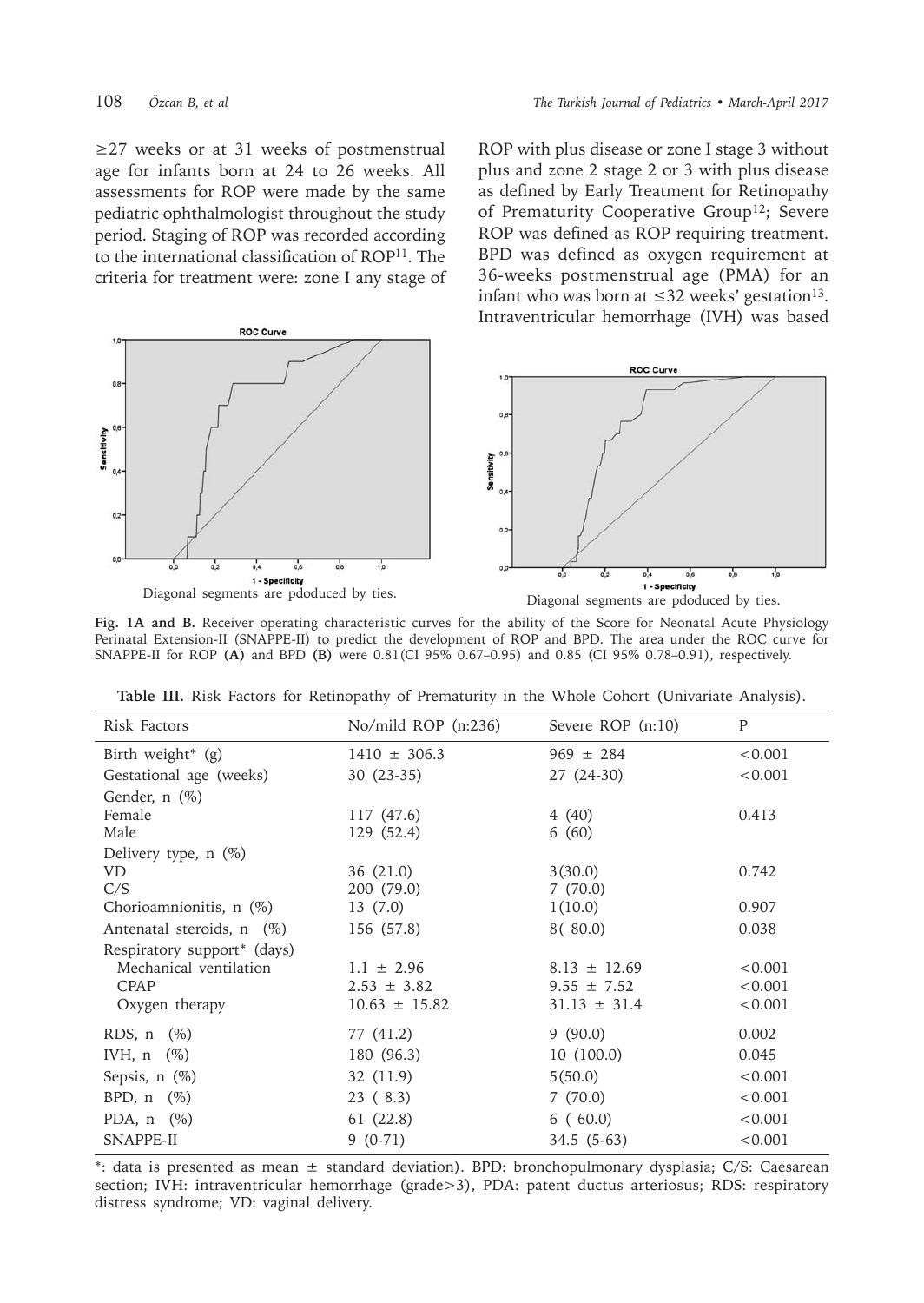**Table IV.** Adjusted Odds Ratio for Retinopathy of Prematurity Development as a Function of the SNAPPE-II at Admission (Logistic regression adjusted for gestational age, birth weight, SNAPPE-II, occurrence of sepsis, BPD, PDA, respiratory support, RDS, IVH, use of antenatal steroids).

| Risk Factors | OR     | 95% CI       |       |
|--------------|--------|--------------|-------|
| <b>BPD</b>   | 15.274 | 2.954-78.982 | 0.001 |
| SNAPPE-II    | l.050  | 1.004-1.099  | 0.001 |

BPD: bronchopulmonary dysplasia; IVH: intraventricular hemorrhage; PDA: patent ductus arteriosus; RDS: respiratory distress syndrome;

on cranial US evaluation in the first week of life according to Volpe criteria<sup>14</sup>.

# *Statistical analysis*

Statistical analysis was conducted using the SPSS version 17.0 (SPSS Inc., Chicago, IL). The results are presented as numbers (n), frequencies (%), means with respective standard deviation (SD) and medians. Non parametric tests were used to analysis continuous variables. Chi-square test was used to compare categorical variables. Logistic regression analysis was done to determine independent risk factors for BPD and ROP. Statistical significance was accepted  $p<0.05$ .

The study was approved by Institutional

Ethics Committee (Report number:13/2014) and informed consent was obtained from the parents of the infants.

#### **Results**

There were 246 patients in this study. The mean GA and mean BW of the whole cohort were 29.2 weeks  $(± 2.15)$  and 1,323 g  $(\pm 331,4)$ , respectively. Table II shows the demographic and clinical characteristics of the study population.

Infants with ROP had significantly lower BW, GA but higher incidence of sepsis, PDA, BPD, surfactant requiring treatment considered as RDS, respiratory support (duration of mechanical ventilation, nasal continuous

| Risk Factors                                                                                | <b>BPD</b><br>(N: 28)                               | Without BPD<br>(N: 218)                          | P                       |
|---------------------------------------------------------------------------------------------|-----------------------------------------------------|--------------------------------------------------|-------------------------|
| Birth weight (g)                                                                            | $945.7 \pm 271.2$                                   | $1371.5 \pm 306$                                 | < 0.001                 |
| Gestational age (weeks)                                                                     | 26 (24-31)                                          | $30(23-35)$                                      | < 0.001                 |
| Gender, $n$ $(\%)$<br>Female<br>Male                                                        | 16(57.1)<br>12 (42.9)                               | 105(48.2)<br>113 (51.8)                          | 0.371                   |
| Delivery type, $n$ $(\%)$<br>VD<br>C/S                                                      | 8(28.6)<br>20 (71.4)                                | 44 (20.2)<br>174 (79.8)                          | 0.306                   |
| Chorioamnionitis, n (%)                                                                     | 3(10.7)                                             | 14 (6.4)                                         | 0.421                   |
| Antenatal steroids, n (%)                                                                   | 22 (78.6)                                           | 130 (59.6)                                       | 0.142                   |
| Respiratory support <sup>*</sup> (days)<br>Mechanical ventilation<br>CPAP<br>Oxygen therapy | $3.7 \pm 6.2$<br>$7.5 \pm 7.82$<br>$39.3 \pm 15.82$ | $2.1 \pm 5.0$<br>$4.5 \pm 4.2$<br>$9.8 \pm 3.82$ | 0.069<br>0.067<br>0.005 |
| RDS, $n$ $(\%)$                                                                             | 25 (89.3)                                           | 90 (41.3)                                        | < 0.001                 |
| IVH, $n$ $(\%)$                                                                             | 5 (17.9)                                            | 8(3.7)                                           | 0.009                   |
| Sepsis, $n$ $(\%)$                                                                          | 13 (46.4)                                           | 14 (6.4)                                         | < 0.001                 |
| PDA, $n \ (\%)$                                                                             | 22 (78.6)                                           | 36 (16.5)                                        | < 0.001                 |
| SNAPPE-II                                                                                   | 32.96 (5-70)                                        | $9(0-71)$                                        | < 0.001                 |

**Table V.** Risk Factors for Bronchopulmonary Dysplasia in the Whole Cohort (Univariate Analysis).

\*: data is presented as mean ± standard deviation). BPD: bronchopulmonary dysplasia; C/S: Caesarean section; IVH: intraventricular hemorrhage (grade>3), PDA: patent ductus arteriosus; RDS: respiratory distress syndrome; VD: vaginal delivery.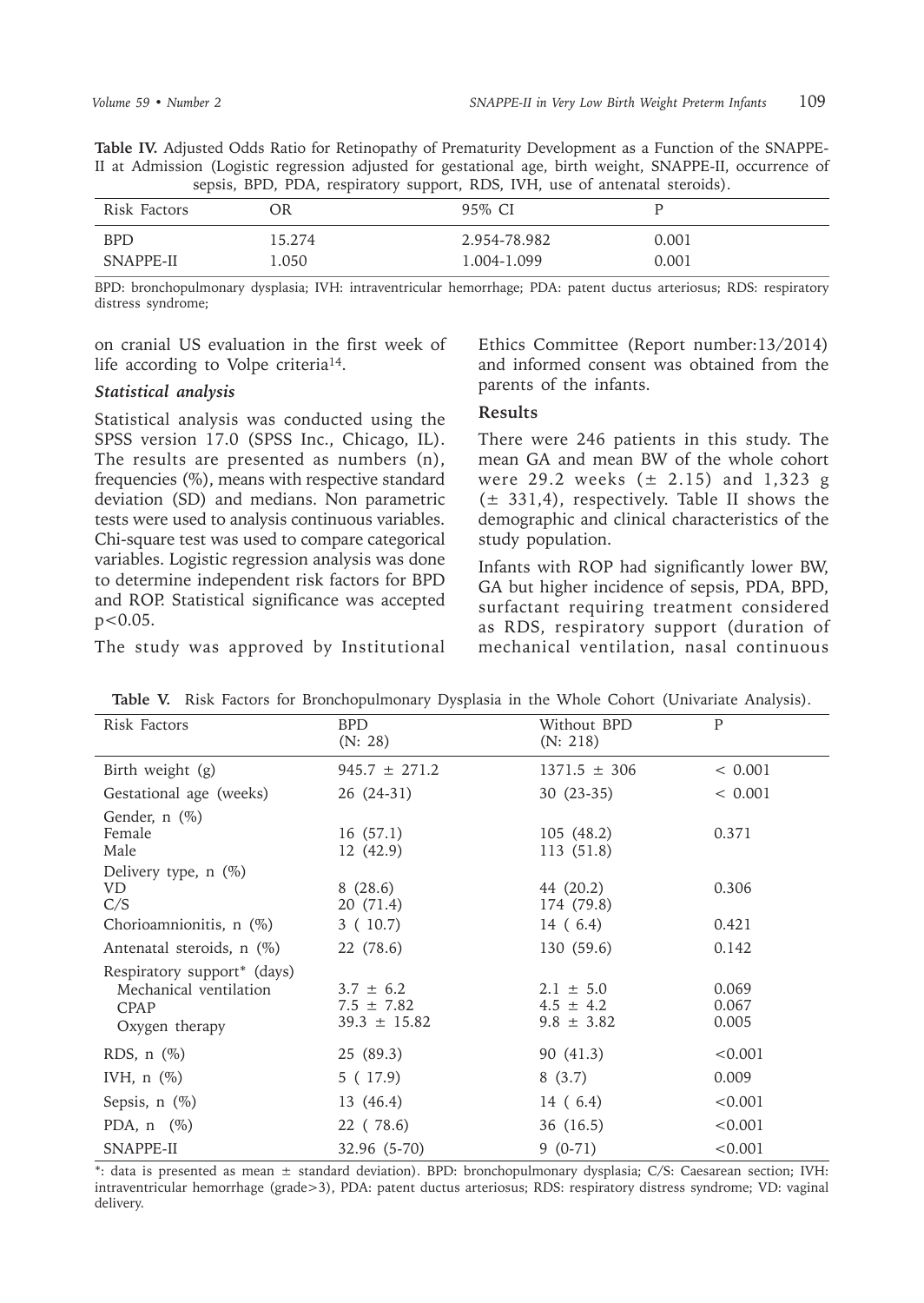|  | Table VI. Adjusted for Bronchopulmonary Dysplasia Development as a Function of the SNAPPE-II at        |  |  |  |  |
|--|--------------------------------------------------------------------------------------------------------|--|--|--|--|
|  | Admission (Logistic regression adjusted for gestational age, birth weight, SNAPPE-II, RDS, duration of |  |  |  |  |
|  | supplemental oxygen requirement, occurrence of sepsis, PDA, IVH, and use of antenatal steroids).       |  |  |  |  |

| Risk Factors    | ЭR    | 95% CI       | P value |
|-----------------|-------|--------------|---------|
| Gestational age | 0.607 | 0.454-0.812  | 0.001   |
| <b>PDA</b>      | 3.597 | 1.116-11.593 | 0.032   |
| SNAPPE-II       | 1.044 | 1.013-1.076  | 0.005   |
|                 |       |              |         |

BPD: bronchopulmonary dysplasia; IVH: intraventricular hemorrhage; PDA: patent ductus arteriosus; RDS: respiratory distress syndrome.

positive airway pressure and supplemental oxygen) and higher SNAPPE-II (Table III). There was no significant difference observed in the antenatal steroid between the two groups (Table III). The variables with significance in our study were: BPD, and SNAPPE-II, after the logistic regression (Table IV). Duration of assisted ventilation and supplemental oxygen requirement were not independent risk factors for development of ROP.

Univariate analysis included 14 variables clinically involved in the development of BPD. The BPD group and non BPD group differed with respect to birth weight, gestational age, RDS, duration of supplemental oxygen requirement, sepsis, PDA and SNAPPE-II (Table V). After logistic regression, the SNAPPE-II, GA and PDA were independent risk factors of BPD (Table VI). Duration of assisted ventilation and supplemental oxygen requirement were not independent risk factors for BPD.

The median SNAPPE-II value was significantly higher among patients with BPD, and with ROP; p <0.001, p<0.001, respectively. After logistic regression, the SNAPPE-II was an independent risk factor for BPD and ROP.

On the ROC curve analysis of gestational age < 32 weeks, the best discriminative cut-off value of SNAPPE-II was 14.5 for BPD (sensitivity 92%, specificity 68.3%), and 23.5 for ROP (sensitivity 80%, specificity 79%; Fig. 1).

# **Discussion**

Illness severity scores are important predictors of neonatal mortality and clinical outcomes. In most of the studies, various neonatal illness severity scores are compared with relationship to mortality among preterm babies. The increased survival of very low birth weight (VLBW) infants due to recent advances in neonatal care has produced a new population of infants at very high risk of developing comorbidity4. Previous articles have evaluated the usefulness of the neonatal illness severity scores like CRIB, SNAP, SNAPPE and cumulative SNAP, to predict mortality and morbidities including ROP and BPD15,16. In our study, high SNAPPE-II values showed better discrimination as predictors of neonatal morbidities and as a common independent risk factor for ROP and BPD.

Retinopathy of prematurity is frequently related to lower gestational age and birth weight, and the oxygen therapy. A previous study reported that none of the 4 tested systems (Neonatal Therapeutic Intervention System, CRIB, SNAP and SNAPPE) showed sufficient power to predict long-term outcomes, including visual impairment among ROP patients<sup>17</sup>. Fortes Filho et al.<sup>7</sup> showed an association between higher SNAPPE-II values at admission and development of ROP among VLBW preterm babies by univariate analysis, but after adjusted logistic regression, as well as after the ROC curve results, the SNAPPE-II at admission did not enhance the assessment of risk for ROP. In another study, cumulative neonatal illness severity was shown as an independent risk factor for progression from moderate to severe ROP, but after adjustment for different risk factors, the cumulative SNAP system values did not enhance the assessment of risk for ROP18. Our results suggested an association between higher SNAPPE-II values at admission and the development of severe ROP after univariate analysis and logistic regression.

The study by Asker et al.<sup>19</sup> which was conducted in 5 different centers in Turkey, has showed that the usage of antenatal steroid increases the predictive value of the SNAPPE-II score. However, we did not find any correlation in our study.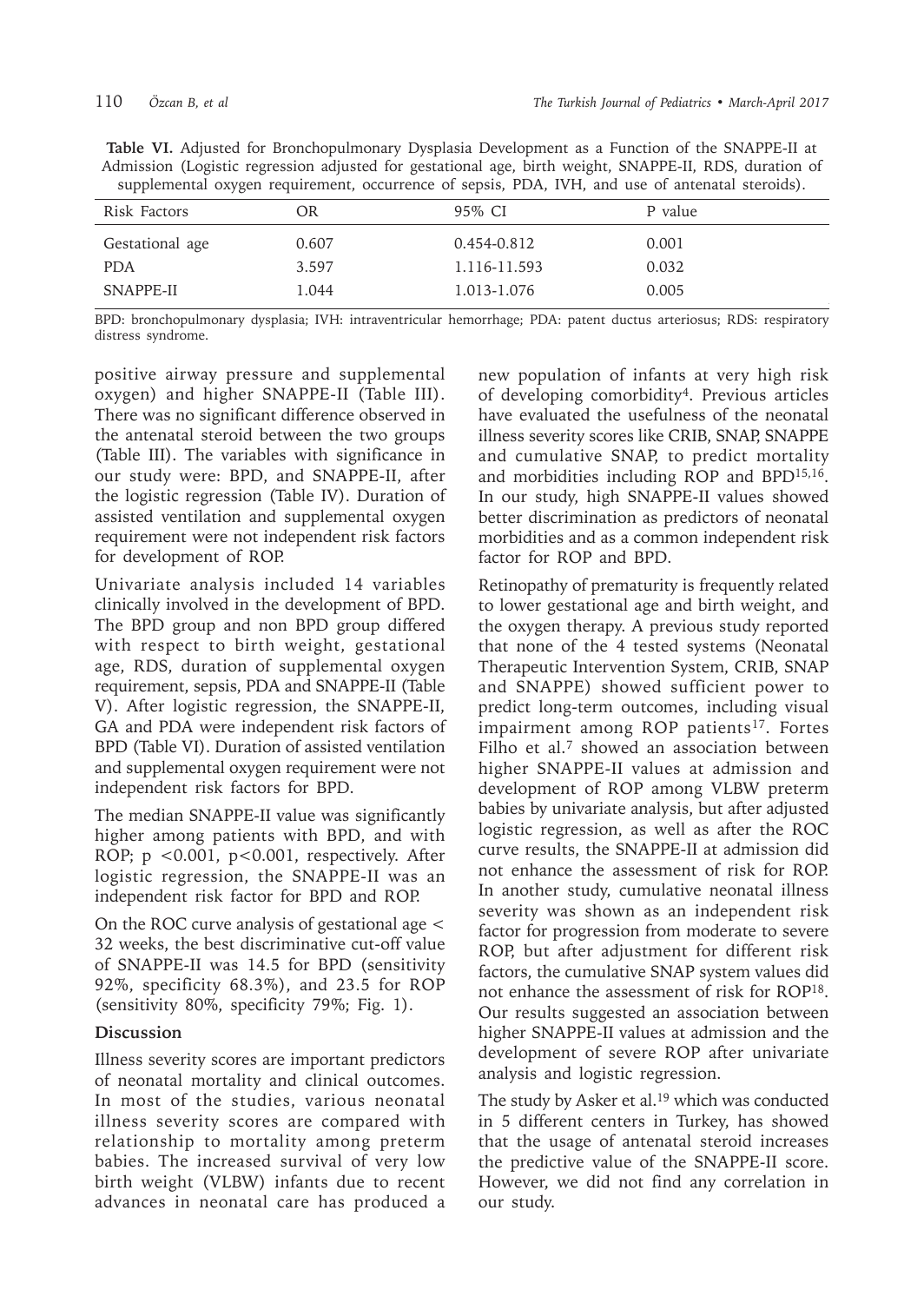Bronchopulmonary dysplasia is the most common serious pulmonary morbidity in premature infants. The increasing rates of survival among the smallest of premature infants due to changes in antenatal and postnatal respiratory management, such as antenatal steroids and surfactant replacement, contribute to an overall increase in the incidence of BPD despite advances in the care of premature infants that reduce the risk or severity of BPD. Yanhong et al.20 has investigated the association between SNAP and the development of BPD. In that study, high SNAP scores were significantly associated with increased risk for BPD or death in critically ill preterm infants with less than 33 gestational weeks. SNAP was predictive of BPD or death, with additional prognostic value when used in conjunction with other perinatal risk factors. Another study evaluated the usefulness of SNAP version II (SNAP-II) to predict BPD, suggesting SNAP-II predicts chronic lung disease in the NICU. They have suggested that SNAP- II should be used in combination with other risk variables for quantifying risk in outcome comparison $21$ . To the best of our knowledge, the present study is first report for the relationship between SNAPPE-II and risk of BPD. The predictive value of SNAPPE-II in critically ill preterm infants in relationship to BPD is currently unknown. In our study, the SNAPPE-II was an independent risk factor for BPD and every one point each increase in the SNAPPE-II value increased to risk of BPD 1.04 times (sensitivity 92%, specificity 68.3%).

The present study had several limitations. The results might be biased due to the small sample size and should be confirmed in a multicenter study. Also, SNAPPE- II may measure not only admission illness severity but also interventions during the first 12 hours of NICU admission. The time interval for data collection may influence the prediction of scores. This limitation is intrinsic to all physiologic scores such as SNAP and CRIB.

Higher SNAPPE-II values indicate patients with higher morbidities by NICU admission, but sometimes some of these sicker babies can reach a stable clinical course during their hospital stay period. On the other hand, less sick babies with lower SNAPPE-II values at admission can develop a worse clinical course

during the same period. In these babies, severe neonatal morbidities can occur. Future studies are needed to show that SNAPPE-II should be combined with clinical course to reach a better predictive model.

In conclusion; we have shown an association between higher SNAPPE-II and neonatal morbidities among the immature newborns. Neonatal severity of illness scores should be further evaluated in cohorts of preterm infants and larger studies are needed to further explore the role of these scores for prediction of morbidities in preterm infants.

#### **REFERENCES**

- 1. The CRIB (Clinical Risk Index for Babies) score: a tool for assessing initial neonatal risk and comparing performance of neonatal intensive care units. The International Neonatal Network. Lancet 1993; 342: 193-198.
- 2. Fleisher BE, Murthy L, Lee S, et al. Neonatal severity of illness scoring systems: A comparison. Clin Pediatr (Phila) 1997; 36: 223-227.
- 3. Pollack MM, Koch MA, Bartel DA, et al. A comparison of neonatal mortality risk prediction models in very low birth weight infants. Pediatrics 2000; 105: 1051- 1057.
- 4. Richardson DK, Corcoran JD, Escobar GJ, et al. SNAP-II and SNAPPE-II: Simplified newborn illness severity and mortality risk scores. J Pediatr 2001; 138: 92-100.
- 5. Zupancic JA, Richardson DK, Horbar JD, et al. Revalidation of the Score for Neonatal Acute Physiology in the Vermont Oxford Network. Pediatrics 2007;119: e156-e163.
- 6. Dammann O, Shah B, Naples M, et al. SNAP-II and SNAPPE-II as predictors of death among infants born before the 28th week of gestation. Inter-institutional variations. Pediatrics 2009; 124: e1001-e1006.
- 7. Fortes Filho JB, Dill AJC, Ishizaki A, et al. Score for Neonatal Acute Physiology and Perinatal Extension II as a predictor of retinopathy of prematurity: Study in 304 very-low-birth-weight preterm infants. Ophthalmologica 2009; 223: 177-182.
- 8. Battaglia FC, Lubchenco LO. A practical classification of newborn infants by weight and gestational age. J Pediatr 1967; 71: 159.
- 9. Kim YM, Romero R, Chaiworapongsa T, et al. Toll-like receptor-2 and -4 in the chorioamniotic membranes in spontaneous labor at term and in preterm parturition that are associated with chorioamnionitis. Am J Obstet Gynecol 2004; 191: 1346.
- 10. Hamrick SE, Hansmann G. Patent ductus arteriosus of the preterm infant. Pediatrics 2010; 125: 1020.
- 11. The International Committee for the Classification of Retinopathy of Prematurity. The International Classification of Retinopathy of Prematurity Revisited. Arch Ophthalmol 2005; 123: 991-999.